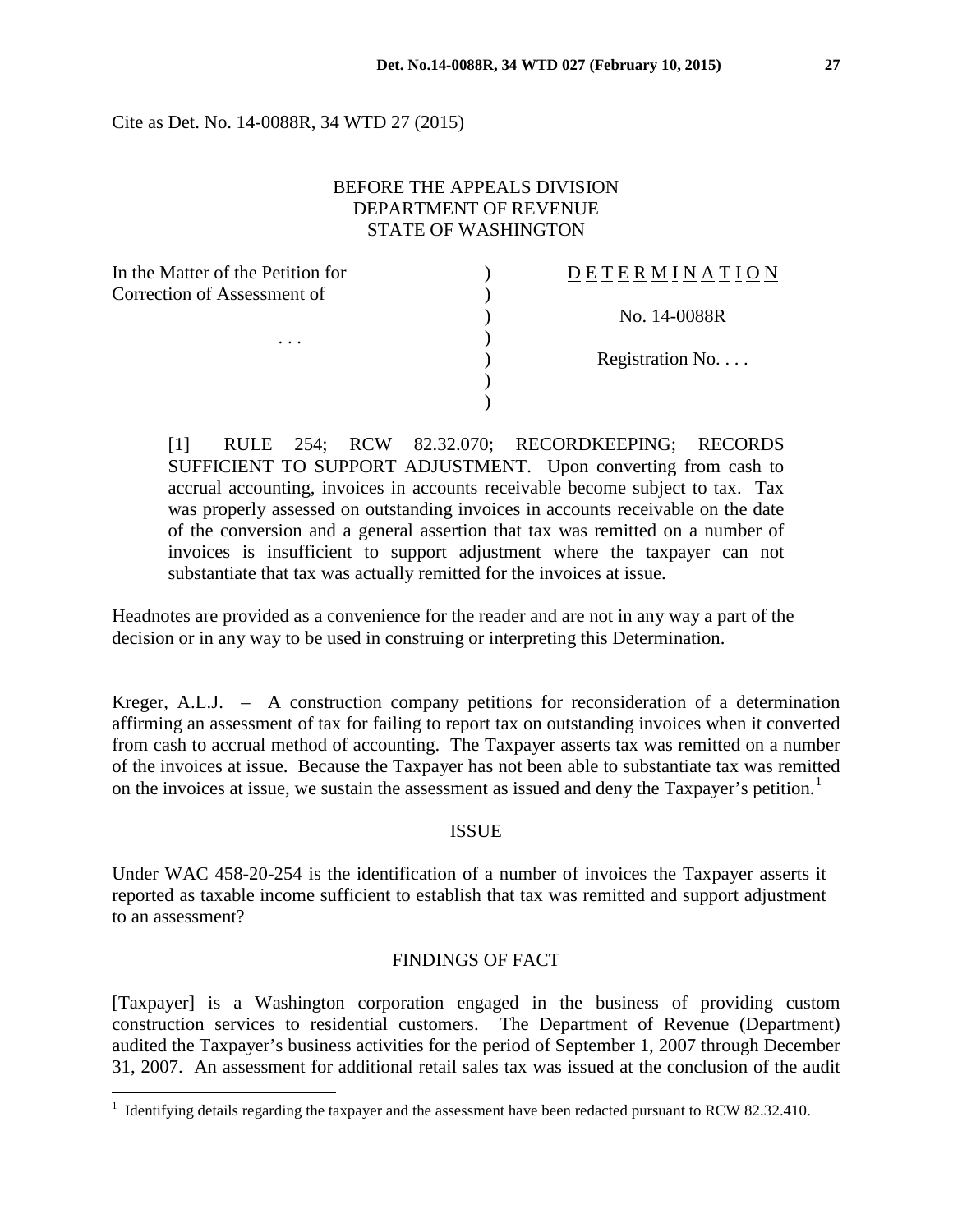in the amount of \$.... The Assessment was comprised of \$... in retail sales tax and \$... in interest. The Taxpayer timely appealed the assessment asserting tax had in fact been remitted on a number of invoices at issue.

In September 2007, the Taxpayer converted from the cash method of accounting to the accrual method of accounting. The audit review of the Taxpayer's books and records identified payments in the accounts receivable category as of September 2007. The auditor reviewed the total accrued retail sales tax recorded in the Taxpayer's records and assessed tax on outstanding invoices that were accrued as of September 30, 2007. The auditor reviewed and verified that the list of open invoices, identified as taxable upon the conversion to the accrual method, were marked as paid subsequent to the conversion.

On appeal, the Taxpayer produced a number of invoices where it asserts the retail sales tax was previously reported, but did not provide sufficient information to tie the income at issue in a particular invoice to amounts reported on a specific return. At the hearing, the Taxpayer explained some entries into the sales tax account were incorrect and some had been duplicated due to the inclusion of amounts that had not been invoiced yet when entered into the accounting system. The Taxpayer asserted it would be able to provide detail that would specifically establish which tax return the sales tax on the contested invoices had been reported on. The Audit Division agreed if this detail were available it would be sufficient to support an adjustment to the assessment.

Our initial determination affirmed the assessment as issued because, despite providing numerous opportunities and extensions of time, the Taxpayer failed to produce records identifying when tax had been remitted on the contested invoices. On reconsideration, the Taxpayer acknowledges it owes additional tax due to the conversion from cash to accrual accounting, but continues to assert that income from a number of the invoices identified by the Audit Division was included in prior returns. Taxpayer has provided some additional accounting information, which was reviewed by the Audit Division. However, after review of the additional detail, the Audit Division found the accounting detail provided did not establish that the income from the invoices at issue had been included in taxable income reported on prior returns.

#### ANALYSIS

Taxpayers have an affirmative duty to maintain adequate records and to provide the Department access to those records so that the Department can reasonably ascertain a taxpayer's tax liability. RCW 82.32.070. *See also* WAC 458-20-254 (Rule 254); Det. No. 99-341, 20 WTD 343 (2001). RCW 82.32.070 specifically requires that "[e]very person liable for any fee or tax imposed by chapters 82.04 through 82.27 RCW shall keep and preserve, for a period of five years, suitable records as may be necessary to determine the amount of any tax for which he [or she] may be liable…." . . . .

In September 2007, the Taxpayer switched from a cash accounting methodology where amounts are reported based upon cash receipts to the accrual method of accounting where amounts are reported when the income is accrued. *. . .* . With the change in accounting methodology, invoices that were recorded in the Taxpayer's accounts receivable records as of September 30,